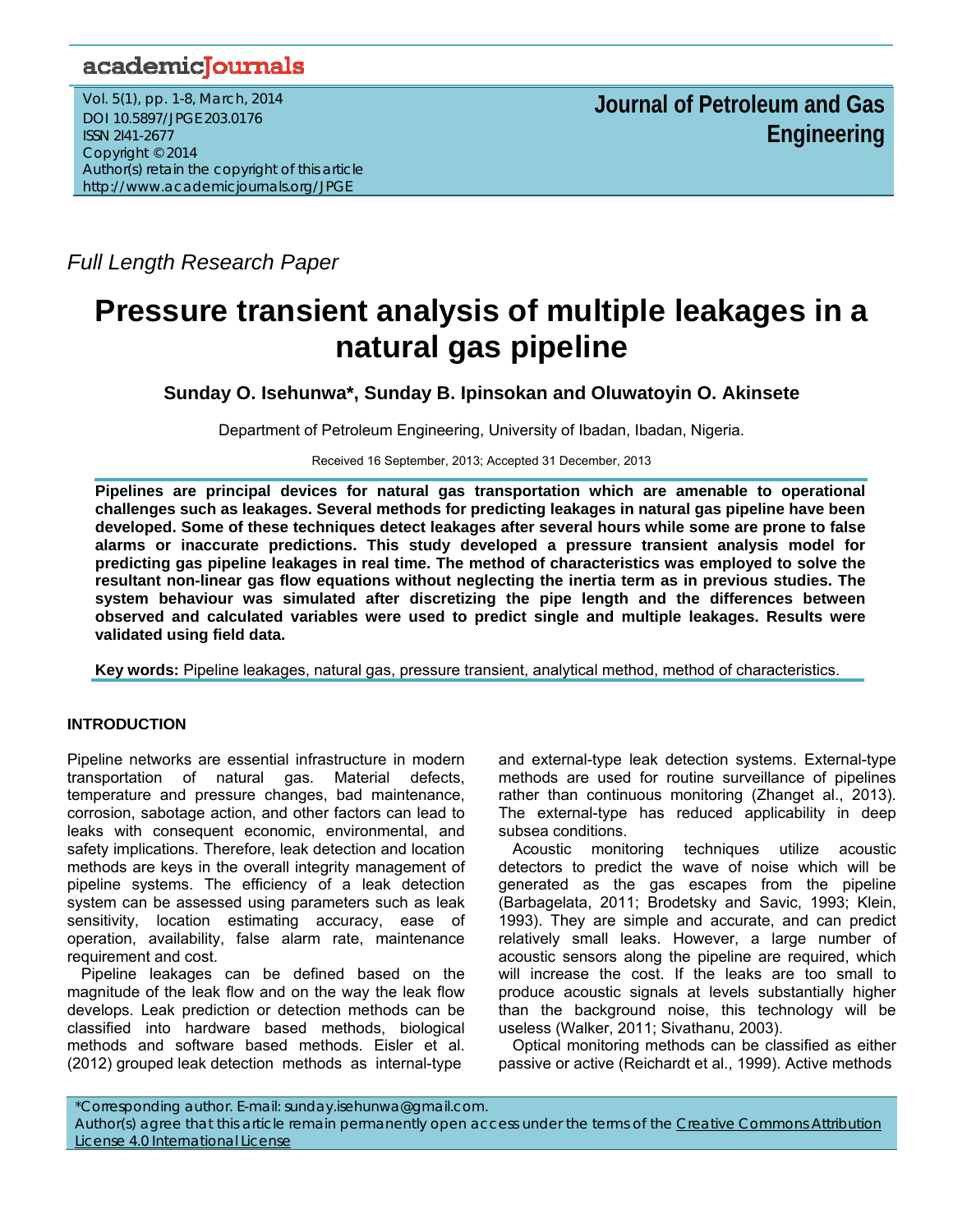involve the illumination of the area above the pipeline with a radiation source, usually a laser or a broad band source. Then the absorption or scattering caused by gas molecules above the surface is monitored using an array of sensors at specific wavelengths (Iseki et al., 2000; Spaeth and O'Brien, 2003). In contrast to active methods, passive methods do not require a source. They detect the radiation emitted by the natural gas, or the background radiation serves directly. Optical monitoring techniques can be used for moving vehicles, aircraft, portable systems, or on site, and are able to monitor the pipeline over an extended range. Moreover, they have high spatial resolution and sensitivity under specific conditions. But for most optical methods, the implementation cost is high. High false alarm rate is another disadvantage.

Liquid sensing cables (Alaskan Department of Environmental Conservation [ADEC], 2000) are buried beneath or adjacent to pipelines and are designed to reflect changes in transmitted energy pulses as a result of impedance differentials induced by contact with hydrocarbon liquids. Safe energy pulses are continuously sent by a microprocessor through the cable. Advantages include relatively high accuracy in determining leak location, no modifications to existing pipeline, and easy software configuration and maintenance. Disadvantages include very high installation costs and extensive power and signal wiring requirements.

Sampling methods are mostly used to detect hydrocarbon gas leaks (Sperl, 1991). The sampling can be done by carrying a flame ionization detector along a pipeline or using a sensor tube buried in parallel to the pipeline. Very tiny leaks can be detected using these methods. The response time varies from several hours to days, and the cost of monitoring long pipelines is very high. The method does not function for exposed pipelines, and it is very expensive because the trace chemical needs to be added to the gas continuously.

Flow monitoring methods rely on pressure and/or flow signals at different sections of a pipeline. When the pipeline operates normally, there are some steady relationships among these signals. Changes in these relationships will indicate the occurrence of leaks. Volume balance is the most straightforward flow monitoring method. A leak alarm will be generated when the difference between upstream and downstream flow measurements changes by more than an established tolerance (Ellul, 1989). But because of the inherent flow dynamics and the superimposed noise, only relatively large leaks can be detected. Wang et al. (1993) formulated the pressure gradients by using the autoregressive (AR) model. Using this model, some improvement in the leak prediction capability could be achieved.

The magnetic flux leakage method periodically inspects the pipeline for damages using a 'pig', which is launched at the inlet and retrieved at the outlet. The pig employs

the magnetic flux leakage (MFL) technique for assessing the condition of the pipe (Afzal and Udpa, 2002). This method is functional only for a seamless gas pipeline, and leaks cannot be detected continuously.

The Particle Filter (PF), proposed by Gordon et al. (1993) uses sequential Monte-Carlo methods to approximate the optimal filtering by representing the probability density function (PDF) with a swarm of particles. The method is able to handle any functional nonlinearity system or noise of any probability distribution hence it has attracted much attention (Bolviken et al., 2001; Doucet et al., 2000; Kitagawa, 1996).

The working principle of mass balance method for leak detection is straightforward. If a leak occurs, the mass balance equation presents a systematic deviation. Although simple and certainly reliable, the primary difficulty in implementing this principle in practice derives from the huge variations experienced by the line pack term. This effect implies a very long detection time. The principle is also very sensitive to arbitrary disturbances and dynamics of pipelines and may lead to false detections (Eisler et al., 2012; Eisler, 2011). Billmann and Isermann (1987) and Shields et al. (2001) have used a nonlinear state observer and a special correlation technique for leak detection. Other authors (Benkherouf and Allidina, 1988; Zhou and Frank, 1995; Zhao and Zhou, 2001) have developed similar techniques to predict and locate leaks, with an improved detection speed. Tiang (1997) used thermal methods.

In simulating transient flow of single-phase natural gas in pipelines, most of the previous investigators neglected the inertia term in the momentum equation. This renders the resulting set of partial differential equations linear. Numerical methods previously used to solve this system of partial differential equations include the method of characteristics (MOC) and a variety of explicit and implicit finite difference schemes (Wylie et al., 1971; Streeter and Wylie, 1970; Liou, 1989; Wylie and Streeter, 1993; Bergant et al., 2001; Kim, 2005). Neglecting the inertia term in the momentum equation will definitely result in loss of accuracy of the simulation results. In order to compensate for the absence of the inertia term in the momentum equation, Yow introduced the concept of "inertia multiplier" to partially account for the effect of the inertia term in the momentum equation. Wylie et al. (1971) simulated transients in natural gas pipelines in accordance with the concept of "inertia multiplier" which sometimes yield very misleading results. This study used the MOC to linearize the nonlinear hydraulic equations, which was then solved analytically.

#### **THEORETICAL FRAMEWORK**

It was assumed that temperature is constant because the heat lost to the environment as a result of work done is negligible; this assumption is valid for short pipelines. The flow of gas through the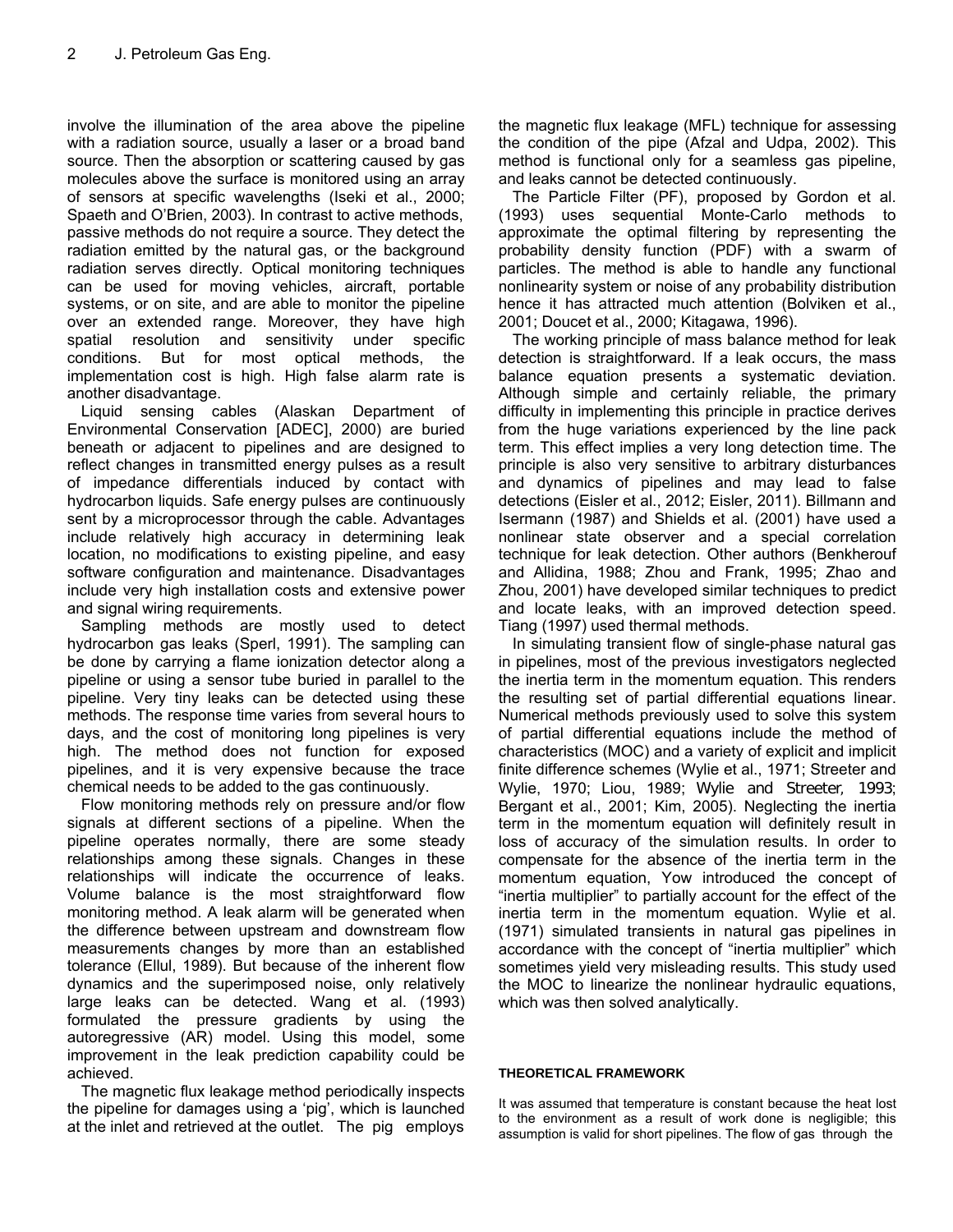pipeline was modelled under the following assumptions:

1. The flow is isothermal.

2. Axial molecular and eddy transport is negligible in comparison with the bulk transport.

3. Steady-state friction correlations are valid.

4. The pipe has a constant cross-sectional area over any increment  $dx$ .

The governing unsteady pipe flow equations can be expressed as:

$$
\frac{\partial P}{\partial t} + c^2 \frac{\partial (\rho u)}{\partial x} + \frac{\partial (\rho u)}{\partial t} + \frac{\partial (\rho u^2 + P)}{\partial x} = F_f + F_g \tag{1}
$$

By regrouping Equation 1, we have:

$$
\frac{\partial P}{\partial t} + \frac{\partial(\rho u)}{\partial t} + c^2 \frac{\partial(\rho u)}{\partial x} + \frac{\partial(\rho u^2 + P)}{\partial x} = F_f + F_s
$$
 (2)

Or,

$$
\frac{\partial (P + \rho u)}{\partial t} + c^2 \frac{\partial (\rho u)}{\partial x} + \frac{\partial (\rho u^2 + P)}{\partial x} = F_f + F_s \tag{3}
$$

Equation (3) can be represented as:

$$
\frac{\partial v}{\partial x} + \frac{\partial F}{\partial x} + D = 0
$$
\n(4)

And

$$
\rho u = m = m_o \tag{5}
$$

Where  $m<sub>o</sub>$  is the mass flux at the inlet of pipeline which is the product of the gas density and gas velocity is constant along the pipeline.

The one dimensional (Zhou and Adewumi, 1995) form of the momentum for gas flow in horizontal pipelines with spatially invariant temperature is given by Equation 6:

$$
\frac{\partial(\rho u^2)}{\partial x} + \frac{\partial P}{\partial x} = -\frac{f_s m_o^2}{2D\rho}
$$
(6)

For inclined or vertical natural gas pipeline with spatially invariant temperature distribution along pipeline, Equation 6 can be modified by introducing gravitational factor to give:

$$
\frac{\partial(\rho u^2)}{\partial x} + \frac{\partial P}{\partial x} = -\frac{f_s m_o^2}{2D\rho} - \frac{Pg \sin \alpha}{c^2}
$$
 (7)

By substituting terms and solving, gas flow in inclined pipelines can be described by Equation 8:

For horizontal pipelines,  $(\alpha = 0)$  and there is a discontinuity in the

$$
\frac{E}{f_g} \left[ \ln \left( \frac{P_u^2}{P_t^2} \right) - \ln \left( \frac{\frac{P_u^2 g \sin \pi}{c^2} - \frac{f_g m^2 c^2}{2D g^2}}{\frac{P_t^2 g \sin \pi}{c^2} + \frac{f_g m^2 c^2}{2D g^2}} \right) + \frac{c^2}{2g \sin \alpha} \ln \left( \frac{\frac{P_u^2 g \sin \pi}{c^2} - \frac{f_g m^2 c^2}{2D g^2}}{\frac{P_t^2 g \sin \pi}{c^2} + \frac{f_g m^2 c^2}{2D g^2}} \right) \right] + X = 0
$$
\n(8)

second term of L.H.S. of Equation (8). The singularity at  $\mathbb{R}$  and  $\mathbb{Q}$  can be removed by applying L'Hopital's Rule:

$$
\lim_{\alpha \to 0} \frac{e^2}{2g \sin \alpha} \ln \left( \frac{\frac{F_u^2 g \sin \alpha}{\epsilon^2} - \frac{f g m^2 e^2}{2B A^2}}{\frac{F_l^2 g \sin \alpha}{\epsilon^2} + \frac{f g m^2 e^2}{2B A^2}} \right) = \frac{A^2}{m^2 e^2} \left( P_u^2 - P_t^2 \right) \tag{9}
$$

Hence, substituting  $\mathbb{C} = \mathbb{C}$  and Equation 9 into Equation 8 gives for horizontal pipelines:

$$
\frac{D}{f_s} \left[ \ln \left( \frac{P_o^2}{P_i^2} \right) + \frac{A^2}{m^2 c^2} \left( P_o^2 - P_i^2 \right) \right] + X = 0 \tag{10}
$$

Where  $P_{_O}$  and  $P_{_i}$  are the outlet and inlet pressure respectively as shown in Figure 1 and *X* is the length of the pipe and discharge rate *Q*. Equation 10 becomes:

$$
\frac{D}{f_s} \left[ \ln \left( \frac{P_o^2}{P_i^2} \right) + \frac{A^2}{Q^2 \rho^2 c^2} \left( P_o^2 - P_i^2 \right) \right] + X = 0 \tag{11}
$$

#### **RESULTS AND DISCUSSION**

Equation 8 can be considered as a generalized expression for isothermal gas flow in gas pipelines.

It describes the functional relationship between inlet gas pressure, outlet gas pressure, gas mass flux, friction factor, sound speed, diameter, and the length of pipeline. On the other hand, Equation 11 gives the particular expression for horizontal pipelines. These equations are not explicit in pressure but can be solved using the Newton Raphson iterative method and used to predict leakages in gas pipelines. When leak occurs at any point in a pipeline, there is a sudden change in pressure and flow characteristics. For example, there is a sudden pressure drop in the pipe at the location of the leak followed by rapid line depressurization a few seconds (or milliseconds) later.

Thus mathematically,

$$
P_s - P_M = \beta \tag{12}
$$

Where  $P_{\rm g}$  is the expected or simulated pressure at every joint of the pipeline while  $P_M$  is the observed or measured pressure (Figure 2).

Subsequently for a decision on occurrence of leakage, we have the condition:

$$
\beta \begin{cases} \leq 0; & \text{No leakage} \\ \gg 0; \text{ There is leakage} \end{cases} \tag{13}
$$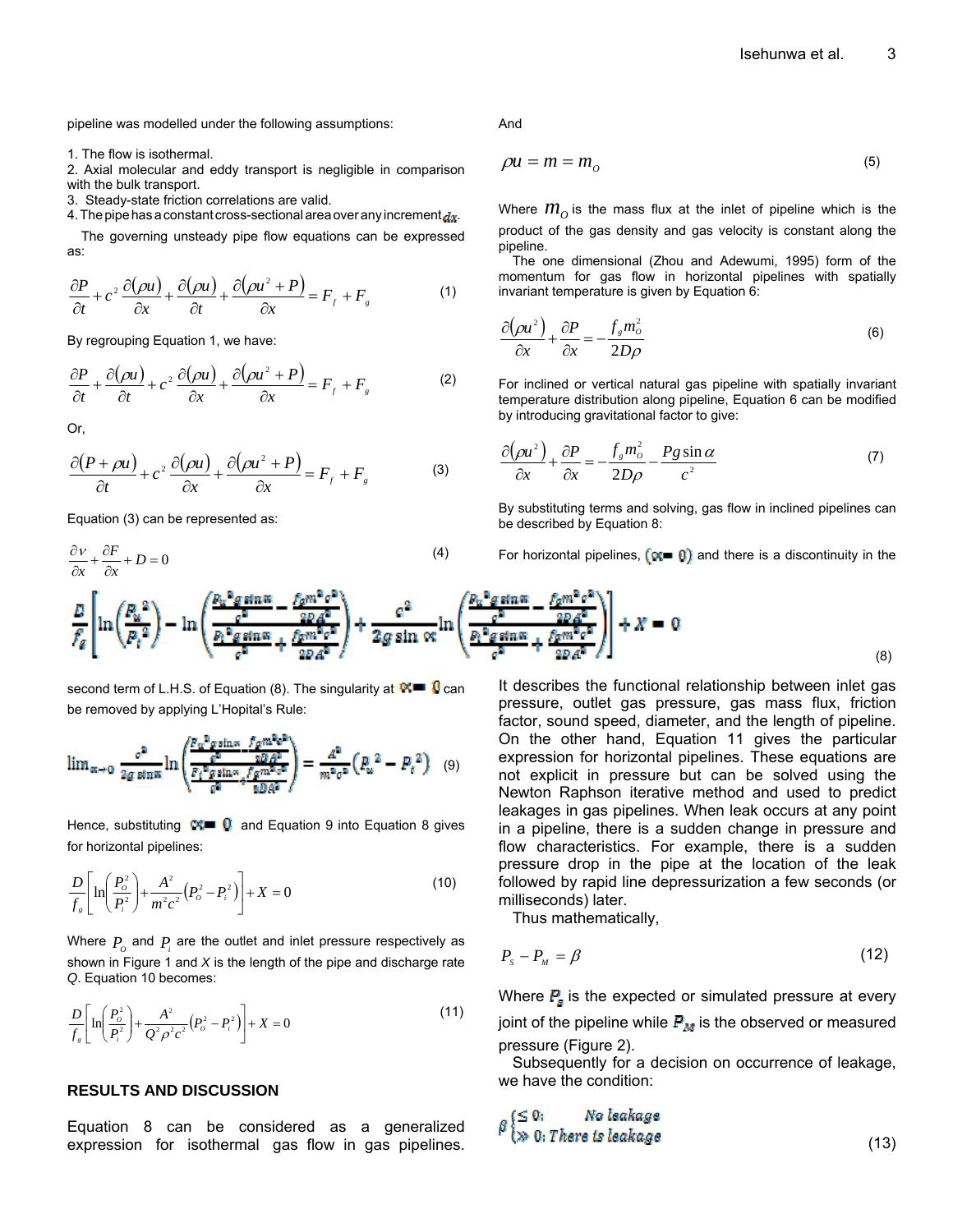

**Figure 1.** Division of pipe into computational segments.



**Figure 2.** Leakage at a section of the pipeline.

The pressure difference at every point (Equation 12) can be computed if the pressure profile Ps is known at the initial stage before leakages, while the value of  $P<sub>n</sub>$  at

every point  $x_i$  must be available through the automatic measuring device. It then follows that a value of  $g \gg g$ indicate leakage at a location just before the next point.

When multiple leakages occur, the transient effects created by each leakage will arrive the outlet at different times. Hence we suggest that in applying Equations 8 and 11, leakages should be treated sequentially.

In order to demonstrate the validity of this method, some simulation tests were carried out using the horizontal pipeline case. The first test was to show the accuracy of the model by comparing measured pressure with the simulated pressure. The second test showed the effect and possible position of a leakage. The last test was to predict multiple leakages in the chosen segments. The essential parameters used in the simulation are as follows: A pipeline length of 48.28 miles (83.2 km), diameter of 8.15 inches, temperature of 510°R, frictional factor of 0.009, gas density of 0.69, flow rate of 0.75 MMscf/h, 13 segments.

Tables 1 and 2 compare the simulated results from Equation 12 with the measured results; the results were also shown in Figures 3, 4 and 5. Table 1 shows the results of the first simulated test. The total length of the pipe was divided into 13 segments and the measured pressures were used to calculate gas compressibility factor for each segment. The simulated or calculated values are in very good agreement with field data. This shows the accuracy of the model. The result is also represented in Figure 3.

The second simulation was to show the effect of leakage on the pressure. The results are shown in Figure 4. There was pressure loss between the 5th and the 6th sections; indicating that there was leakage. It was estimated that the leak occurred at 18.23 miles of the pipe line.

The third scenario was demonstrated by analyzing behaviour over 12 h on an hourly basis as shown in Table 2. In the second hour the first and second leaks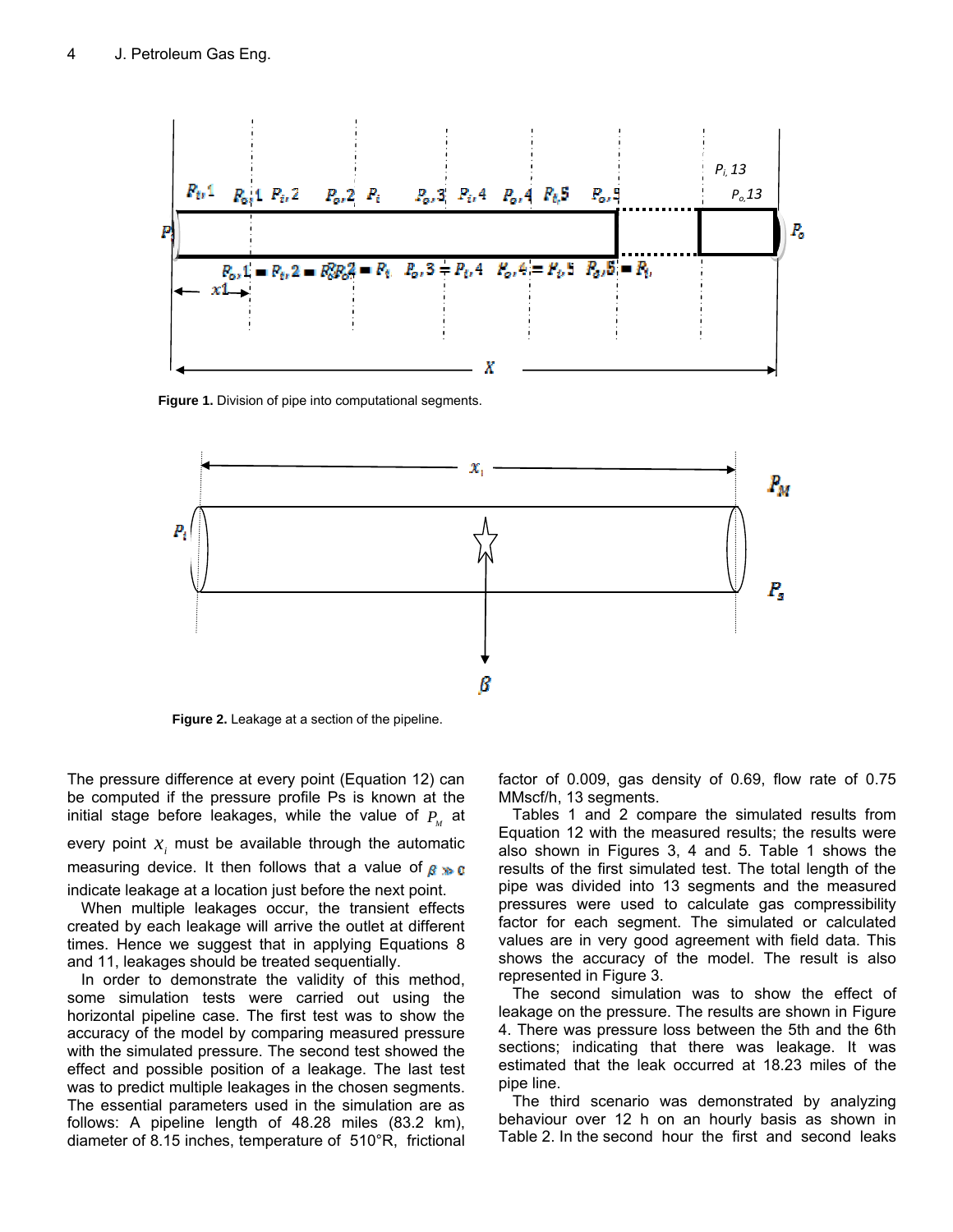| <b>Node</b> | Pipe length (miles) | $Z$ – Factor | <b>Measured pressure (Psia)</b> | <b>Simulated pressure (Psia)</b> |
|-------------|---------------------|--------------|---------------------------------|----------------------------------|
| ٠           | 0.000               | 0.901520     | 700                             | 700.00                           |
| 2           | 4.023               | 0.900921     | 694                             | 694.09                           |
| 3           | 8.046               | 0.900314     | 688                             | 688.08                           |
| 4           | 12.069              | 0.900008     | 685                             | 682.06                           |
| 5           | 16.092              | 0.899494     | 680                             | 679.05                           |
| 6           | 20.115              | 0.898766     | 673                             | 674.04                           |
| 7           | 24.138              | 0.898135     | 667                             | 667.02                           |
| 8           | 28.162              | 0.897709     | 663                             | 661.01                           |
| 9           | 32.185              | 0.897174     | 658                             | 657.00                           |
| 10          | 36.208              | 0.896524     | 652                             | 651.99                           |
| 11          | 40.231              | 0.895758     | 645                             | 645.97                           |
| 12          | 44.254              | 0.895204     | 640                             | 638.96                           |
| 13          | 48.277              | 0.894646     | 635                             | 633.95                           |

**Table 1.** Comparison of simulated with measured results: Single leakage case.

**Table 2.** Measured and simulated pressure distribution over time for multiple leakages.

| <b>Time</b> | <b>Section A</b> |             | <b>Section B</b> |             | <b>Section C</b> |             |
|-------------|------------------|-------------|------------------|-------------|------------------|-------------|
| (h)         | $P_M$ (Psia)     | $PS$ (Psia) | $P_M$ (Psia)     | $PS$ (Psia) | $P_M$ (Psia)     | $PS$ (Psia) |
|             | 950              | 950.00      | 938              | 938.01      | 921              | 921.01      |
| 2           | 947              | 944.77      | 935              | 932.73      | 916              | 915.67      |
| 3           | 940              | 941.76      | 930              | 929.72      | 910              | 910.66      |
| 4           | 930              | 934.74      | 924              | 924.71      | 904              | 904.64      |
| 5           | 927              | 924.71      | 919              | 918.69      | 897              | 898.62      |
| 6           | 920              | 921.70      | 912              | 913.68      | 892              | 891.60      |
| ⇁           | 917              | 914.68      | 908              | 906.65      | 885              | 886.59      |
| 8           | 912              | 911.67      | 903              | 902.64      | 880              | 879.56      |
| 9           | 907              | 906.65      | 898              | 897.63      | 874              | 874.55      |
| 10          | 903              | 901.64      | 892              | 892.61      | 868              | 868.53      |
| 11          | 896              | 897.63      | 850              | 890.59      | 845              | 845.51      |
| 12          | 887              | 886.48      | 846              | 844.46      | 841              | 839.45      |

| <b>Time</b>    | <b>Section D</b> |         | <b>Section E</b> |         | <b>Section F</b> |         |
|----------------|------------------|---------|------------------|---------|------------------|---------|
| (h)            | $P_M$            | $P_{S}$ | $P_M$            | $P_{S}$ | $P_M$            | $P_{S}$ |
|                | 910              | 910.02  | 893              | 892.97  | 872              | 972.02  |
| $\overline{2}$ | 880              | 904.65  | 866              | 887.60  | 855              | 954.53  |
| 3              | 875              | 874.56  | 861              | 860.51  | 852              | 951.49  |
| 4              | 871              | 869.54  | 855              | 855.50  | 847              | 946.47  |
| 5              | 865              | 865.53  | 850              | 849.48  | 842              | 841.46  |
| 6              | 860              | 859.51  | 844              | 844.46  | 837              | 836.44  |
| 7              | 856              | 854.49  | 840              | 838.45  | 834              | 831.42  |
| 8              | 851              | 850.48  | 836              | 834.43  | 830              | 828.42  |
| 9              | 844              | 845.47  | 832              | 830.42  | 825              | 824.40  |
| 10             | 840              | 838.45  | 827              | 826.41  | 820              | 819.39  |
| 11             | 815              | 835.06  | 792              | 821.39  | 775              | 774.37  |
| 12             | 810              | 809.32  | 787              | 786.29  | 771              | 769.24  |

occurred within segments C and D respectively. The third leak was initiated within the segment A at the upstream section of the pipeline at the 11th h. The impacts of the

three leaks were felt in the 4th segment. Figure 5 demonstrates different patterns of the deviations between the predicted and simulated pressures in natural gas pipeline.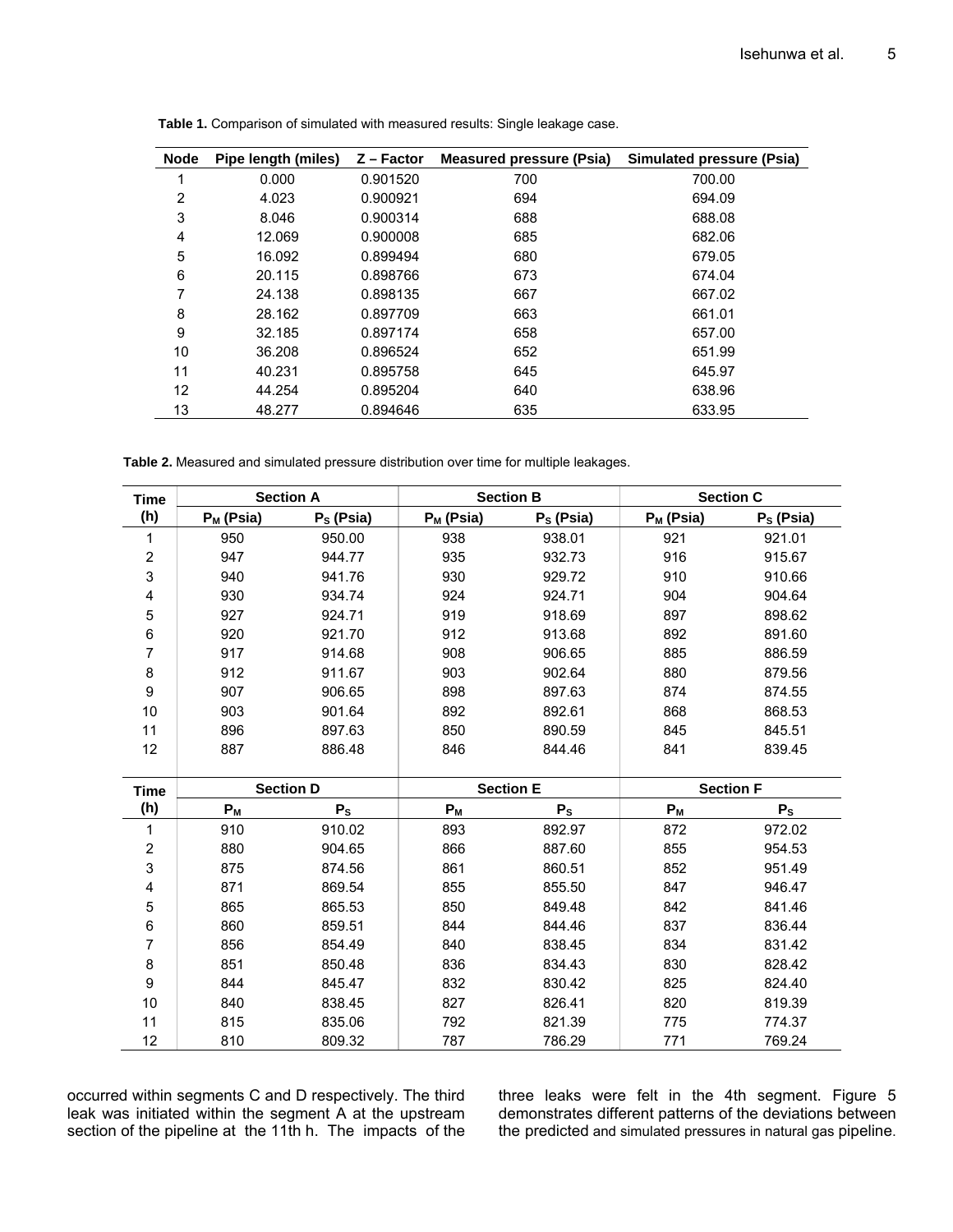

**Figure 3.** Plot of simulated and measured pressure vs. pipe length.



**Figure 4.** Prediction of multiple leakages on unit data taken at each section of the pipe.

#### **Conclusion**

The study revealed:

1) A novel approach for predicting leakages was developed based on analysis of continuous pressure measurement at segments of the pipeline. The method shows promise for efficient real time leak prediction and probably location of leakage in pipeline.

2) The technique has proven to be effective for the prediction of single and multiple leakages with good results.

3) When severe transients exist short time steps should be taken, and for slow transients higher ones are recommended. The optimal placing of pressure measurement device should be considered very well by first analysing the transient flow in the pipeline.

#### **Nomenclature**

- A: Cross sectional area of pipe (ft<sup>2</sup>)
- c: Velocity of sound
- D: Inside diameter of pipe (inches)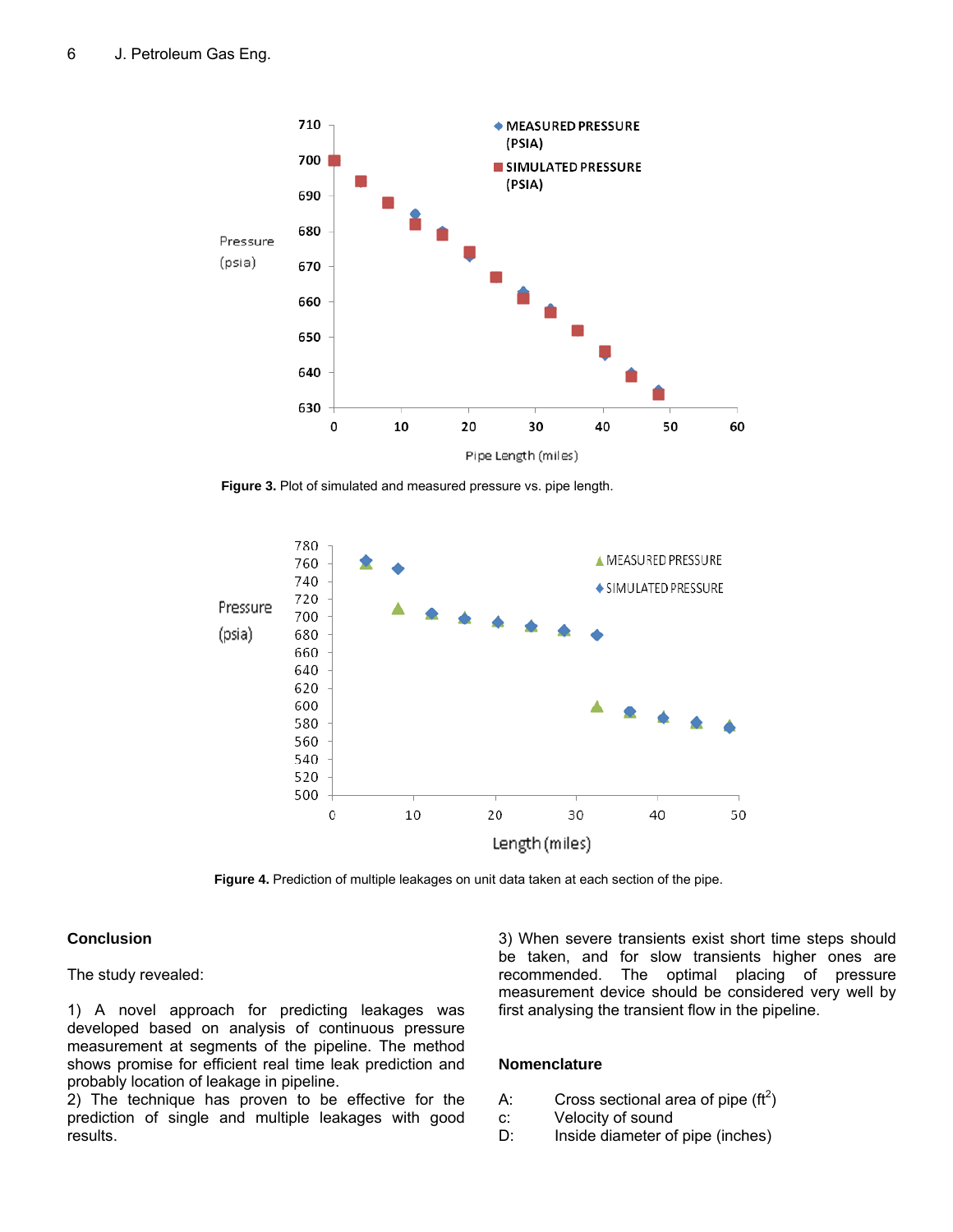

**Figure 5.** Pressures distribution over time to predict multiple leakages.

- f: Friction factor
- g: Acceleration due to gravity (ft/s<sup>2</sup>)
- m: Mass flux
- : Inlet pressure (psia)
- $P_i$ :<br> $P_{0i}$ Outlet pressure (psia)
- $Q$ : Volumetric flow rate (ft<sup>3</sup>/s)
- U: Velocity of fluid (ft/s)
- X: Length of pipe (miles)
- α: Pipeline angle (°)
- $\rho$ : Density (ibm/ft<sup>3</sup>).

#### **Subscripts**

- **g:** Gas;
- **i:** Inlet;
- **u:** Outlet;
- **M:** Measured;
- **S:** Simulated;
- $i$   $1, 2, 3... 7$ .

#### **Conflict of Interests**

The author(s) have not declared any conflict of interests.

#### **REFERENCES**

- Afzal M, Udpa S (2002). Advanced signal processing of magnetic flux leakage data obtained from seamless gas pipeline. NDTandE Int. 35(7):449-457.
- Alaskan Department of Environmental Conservation, ADEC (2000).

Technical Review of Leak Detection Technologies, Crude-oil Transmission Pipelines Research Report 1.

- Barbagelata L (2011). Accoustic Leak Detector Underwater Acoustic for Leak Detection. Subsea and Arctic Leak Detection Symposium (SALDS), Houston, TX.
- Benkherouf A, Allidina AY (1988). Leak detection and location in gas pipelines. IEE Proc. 35(2):142-148.
- Bergant A, Simpson AR, Vitkvsky JP (2001). Developments of Unsteady pipe flow friction modelling. J. Hydr. Res. IAHR 39(3):249-257.
- Billmann L, Isermann R (1987). Leak detection methods for pipelines. Automatica 23(3):381-385.
- Bolviken E, Acklam PJ, Christiphersen N, Stordal JM (2001). Monte-Carlo filters for non-linear state estimation. Automatica 37(2):177-183.
- Brodetsky E, Savic M (1993). Leak monitoring system for gas pipelines. IEEE Int. Conf. Acoust. Speech Sig. Process. Minneapolis, USA 3:17- 20.
- Doucet A, Godsill S, Ardrieu C (2000). On sequential Monte-Carlo sampling methods for Bayesian filtering. Statist. Comput. 10(3):197- 208.
- Eisler B (2011). Leak Detection systems and Challenges for Arctic Subsea Pipelines. Arctic Technology Conference, Paper 22134, February.
- Eisler B, Genesis, Lanan GA (2012). Fiber Optic Leak Detection Systems for subsea Pipelines. Offshore Technology Conference (OTC), Texas, USA, 30 April-3 May.
- Ellul I (1989). Pipeline Leak Detection. Chem. Eng. P. 461.
- Gordon NJ, Salmond DJ, Smith AFM (1993). Novel approach to nonlinear/non-Gaussian Bayesian state estimation. IEE Proc. 140(2):107-113.
- Iseki T, Tai H, Kimura K (2000). A portable remote methane sensor using a tunable diode laser. Meas. Sci. Technol. 11(6):594-602.
- Kim SH (2005). Extensive development of leak detection algorithm by impulse response method. J. Hydraul. Eng. ASCE 131(3):201-208
- Kitagawa G (1996). Monte-Carlo filter and smoother for non- Gaussian nonlinear state space models. J. Comput. Graph. Statist. 5(1):1-25.
- Klein WR (1993). Acoustic Leak Detection. Am. Soc. Mech. Eng. Petrol. Div. (Publication) PD 55:57-61.
- Liou JC (1998). Pipeline Leak Detection by Impulse Response Extraction. J. Fluids Eng. ASME 120:833-838.